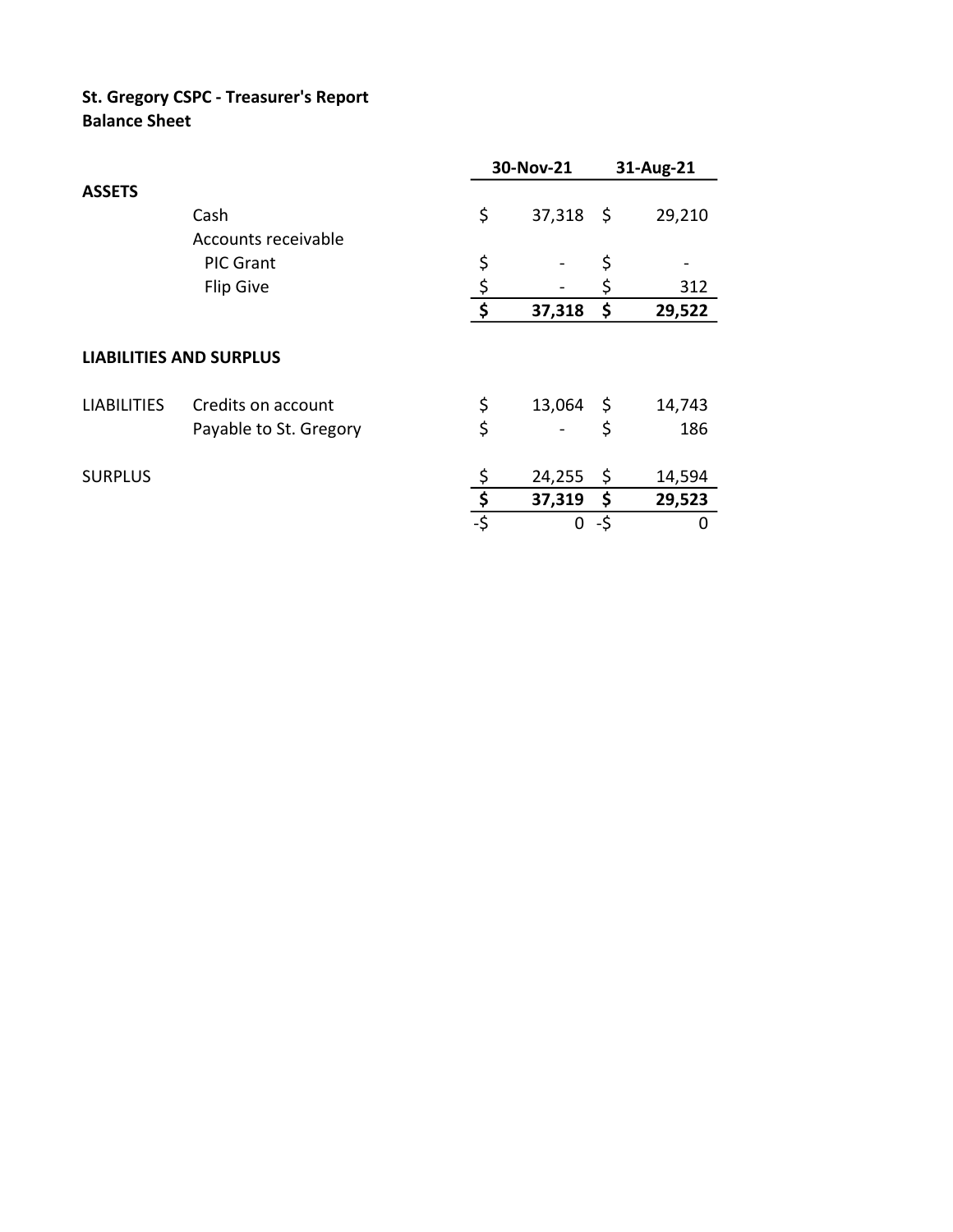## **St. Gregory CSPC - Treasurer's Report**

## **Statement of Net Revenues and Expenditures**

**For The Period September 1, 2021 to August 31, 2022**

| 30-Nov-21<br>Tier 1<br>Tier 2<br><b>Difference</b><br>31-Aug-21<br><b>NET REVENUES</b><br>(186.00)<br>Christmas Basket Campaign<br><b>Enhancement Fee</b><br>9,735.00<br>9,735.00<br>(1,831.90)<br>1,000.00<br>312.15<br>Flip Give<br>(1,000.00)<br>$\overline{a}$<br>1,503.67<br>Grad Apparel<br>3,230.00<br>3,230.00<br>221.32<br>Mabel's Labels<br>189.17<br>200.00<br>(10.83)<br>626.20<br>Pizza and Subway<br>$\frac{1}{2}$<br>500.00<br>Progrant (Parent Involvement)<br>Spiritwear<br>1,494.00<br>$\overline{\phantom{a}}$<br>$\overline{\phantom{a}}$<br>$\overline{a}$<br>$\overline{\phantom{a}}$<br><b>Total</b><br>13,154.17<br>1,200.00<br>11,954.17<br>2,639.44<br>$\overline{a}$<br><b>PROGRAMS AND EXPENSES</b><br>600.00<br>(600.00)<br>Artucate<br>500.00<br>(500.00)<br><b>Banking Fees</b><br>(450.00)<br>407.29<br><b>BRICKS Awards</b><br>450.00<br>Classroom Literacy (RAZ Kids)<br>1,906.12<br>$\overline{a}$<br>$\qquad \qquad \blacksquare$<br>450.00<br><b>Community Events</b><br>500.00<br>(500.00)<br>337.74<br><b>Council Expenses</b><br>350.00<br>(350.00)<br>550.00<br>550.00<br>Graduation Awards (20/21)<br>$\overline{\phantom{a}}$<br>$\overline{a}$<br>550.00<br>Graduation Awards (21/22)<br>550.00<br>$\sim$<br>Graduation Ceremonies - Grade 8 (19/20)<br>103.96<br>103.96<br>926.50<br>$\overline{a}$<br>Graduation Ceremonies - Grade 8 (20/21)<br>418.41<br>418.41<br>400.00<br>Graduation Ceremonies - Grade 8 (21/22)<br>1,000.00<br>(1,000.00)<br>$\overline{a}$<br>$\overline{a}$<br>968.89<br>Graduation Ceremonies - SK (20/21)<br>$\frac{1}{2}$<br>Graduation Ceremonies - SK (21/22)<br>500.00<br>500.00<br>(500.00)<br>(300.00)<br><b>Parish Engagement Activities</b><br>300.00<br>Pastoral Banner<br>250.00<br>Paypal Fees<br>56.67<br>56.67<br>$\blacksquare$<br>$\overline{\phantom{a}}$<br>(300.00)<br>School Website - hosting<br>300.00<br>120.00<br>1,000.00<br>Swim Team<br><b>Teacher Allocation</b><br>2,364.49<br>6,975.00<br>(4,610.51)<br>6,449.13<br><b>Teacher Appreciation Lunch</b><br>250.00<br>3,493.53<br>11,475.00<br>(7,981.47)<br>12,515.67<br>2,550.00<br><b>CAPITAL ITEMS</b><br>FDK Classroom Supplemental Materials<br>4,000.00<br><b>FM Speakers</b><br>1,500.00<br>IT Items<br>10,000.00<br>3,000.00<br>$\overline{a}$<br>Leaf blower and Weedwhacker<br>500.00<br>L.<br>÷.<br><b>Memorial Bench</b><br>1,823.62<br>Music Program<br>300.00<br>962.49<br><b>Physical Education Equipment</b><br>3,500.00<br><b>Reimbursement for Outdoor Games</b><br>2,700.00<br>$\overline{a}$<br>$\overline{a}$<br>22,500.00<br>5,786.11<br>$\qquad \qquad \blacksquare$<br>$\overline{\phantom{a}}$<br><b>EXCESS (DEFICIENCY) OF REVENUES OVER EXPENDITURES</b><br>9,660.64<br>(10, 275.00)<br>(15,662.34)<br>SURPLUS - BEGINNING OF YEAR<br>14,594.00<br>14,594.00<br>30,256.34<br><b>SURPLUS - END OF YEAR</b><br>24,254.64<br>4,319.00<br>14,594.00 |  | <b>Budget</b> | <b>Budget</b> |  |
|--------------------------------------------------------------------------------------------------------------------------------------------------------------------------------------------------------------------------------------------------------------------------------------------------------------------------------------------------------------------------------------------------------------------------------------------------------------------------------------------------------------------------------------------------------------------------------------------------------------------------------------------------------------------------------------------------------------------------------------------------------------------------------------------------------------------------------------------------------------------------------------------------------------------------------------------------------------------------------------------------------------------------------------------------------------------------------------------------------------------------------------------------------------------------------------------------------------------------------------------------------------------------------------------------------------------------------------------------------------------------------------------------------------------------------------------------------------------------------------------------------------------------------------------------------------------------------------------------------------------------------------------------------------------------------------------------------------------------------------------------------------------------------------------------------------------------------------------------------------------------------------------------------------------------------------------------------------------------------------------------------------------------------------------------------------------------------------------------------------------------------------------------------------------------------------------------------------------------------------------------------------------------------------------------------------------------------------------------------------------------------------------------------------------------------------------------------------------------------------------------------------------------------------------------------------------------------------------------------------------------------------------------------------------------------------------------------------------------------------------------------------------------------------------------------------------------------------------------------------------------------------------------------------------------------|--|---------------|---------------|--|
|                                                                                                                                                                                                                                                                                                                                                                                                                                                                                                                                                                                                                                                                                                                                                                                                                                                                                                                                                                                                                                                                                                                                                                                                                                                                                                                                                                                                                                                                                                                                                                                                                                                                                                                                                                                                                                                                                                                                                                                                                                                                                                                                                                                                                                                                                                                                                                                                                                                                                                                                                                                                                                                                                                                                                                                                                                                                                                                                |  |               |               |  |
|                                                                                                                                                                                                                                                                                                                                                                                                                                                                                                                                                                                                                                                                                                                                                                                                                                                                                                                                                                                                                                                                                                                                                                                                                                                                                                                                                                                                                                                                                                                                                                                                                                                                                                                                                                                                                                                                                                                                                                                                                                                                                                                                                                                                                                                                                                                                                                                                                                                                                                                                                                                                                                                                                                                                                                                                                                                                                                                                |  |               |               |  |
|                                                                                                                                                                                                                                                                                                                                                                                                                                                                                                                                                                                                                                                                                                                                                                                                                                                                                                                                                                                                                                                                                                                                                                                                                                                                                                                                                                                                                                                                                                                                                                                                                                                                                                                                                                                                                                                                                                                                                                                                                                                                                                                                                                                                                                                                                                                                                                                                                                                                                                                                                                                                                                                                                                                                                                                                                                                                                                                                |  |               |               |  |
|                                                                                                                                                                                                                                                                                                                                                                                                                                                                                                                                                                                                                                                                                                                                                                                                                                                                                                                                                                                                                                                                                                                                                                                                                                                                                                                                                                                                                                                                                                                                                                                                                                                                                                                                                                                                                                                                                                                                                                                                                                                                                                                                                                                                                                                                                                                                                                                                                                                                                                                                                                                                                                                                                                                                                                                                                                                                                                                                |  |               |               |  |
|                                                                                                                                                                                                                                                                                                                                                                                                                                                                                                                                                                                                                                                                                                                                                                                                                                                                                                                                                                                                                                                                                                                                                                                                                                                                                                                                                                                                                                                                                                                                                                                                                                                                                                                                                                                                                                                                                                                                                                                                                                                                                                                                                                                                                                                                                                                                                                                                                                                                                                                                                                                                                                                                                                                                                                                                                                                                                                                                |  |               |               |  |
|                                                                                                                                                                                                                                                                                                                                                                                                                                                                                                                                                                                                                                                                                                                                                                                                                                                                                                                                                                                                                                                                                                                                                                                                                                                                                                                                                                                                                                                                                                                                                                                                                                                                                                                                                                                                                                                                                                                                                                                                                                                                                                                                                                                                                                                                                                                                                                                                                                                                                                                                                                                                                                                                                                                                                                                                                                                                                                                                |  |               |               |  |
|                                                                                                                                                                                                                                                                                                                                                                                                                                                                                                                                                                                                                                                                                                                                                                                                                                                                                                                                                                                                                                                                                                                                                                                                                                                                                                                                                                                                                                                                                                                                                                                                                                                                                                                                                                                                                                                                                                                                                                                                                                                                                                                                                                                                                                                                                                                                                                                                                                                                                                                                                                                                                                                                                                                                                                                                                                                                                                                                |  |               |               |  |
|                                                                                                                                                                                                                                                                                                                                                                                                                                                                                                                                                                                                                                                                                                                                                                                                                                                                                                                                                                                                                                                                                                                                                                                                                                                                                                                                                                                                                                                                                                                                                                                                                                                                                                                                                                                                                                                                                                                                                                                                                                                                                                                                                                                                                                                                                                                                                                                                                                                                                                                                                                                                                                                                                                                                                                                                                                                                                                                                |  |               |               |  |
|                                                                                                                                                                                                                                                                                                                                                                                                                                                                                                                                                                                                                                                                                                                                                                                                                                                                                                                                                                                                                                                                                                                                                                                                                                                                                                                                                                                                                                                                                                                                                                                                                                                                                                                                                                                                                                                                                                                                                                                                                                                                                                                                                                                                                                                                                                                                                                                                                                                                                                                                                                                                                                                                                                                                                                                                                                                                                                                                |  |               |               |  |
|                                                                                                                                                                                                                                                                                                                                                                                                                                                                                                                                                                                                                                                                                                                                                                                                                                                                                                                                                                                                                                                                                                                                                                                                                                                                                                                                                                                                                                                                                                                                                                                                                                                                                                                                                                                                                                                                                                                                                                                                                                                                                                                                                                                                                                                                                                                                                                                                                                                                                                                                                                                                                                                                                                                                                                                                                                                                                                                                |  |               |               |  |
|                                                                                                                                                                                                                                                                                                                                                                                                                                                                                                                                                                                                                                                                                                                                                                                                                                                                                                                                                                                                                                                                                                                                                                                                                                                                                                                                                                                                                                                                                                                                                                                                                                                                                                                                                                                                                                                                                                                                                                                                                                                                                                                                                                                                                                                                                                                                                                                                                                                                                                                                                                                                                                                                                                                                                                                                                                                                                                                                |  |               |               |  |
|                                                                                                                                                                                                                                                                                                                                                                                                                                                                                                                                                                                                                                                                                                                                                                                                                                                                                                                                                                                                                                                                                                                                                                                                                                                                                                                                                                                                                                                                                                                                                                                                                                                                                                                                                                                                                                                                                                                                                                                                                                                                                                                                                                                                                                                                                                                                                                                                                                                                                                                                                                                                                                                                                                                                                                                                                                                                                                                                |  |               |               |  |
|                                                                                                                                                                                                                                                                                                                                                                                                                                                                                                                                                                                                                                                                                                                                                                                                                                                                                                                                                                                                                                                                                                                                                                                                                                                                                                                                                                                                                                                                                                                                                                                                                                                                                                                                                                                                                                                                                                                                                                                                                                                                                                                                                                                                                                                                                                                                                                                                                                                                                                                                                                                                                                                                                                                                                                                                                                                                                                                                |  |               |               |  |
|                                                                                                                                                                                                                                                                                                                                                                                                                                                                                                                                                                                                                                                                                                                                                                                                                                                                                                                                                                                                                                                                                                                                                                                                                                                                                                                                                                                                                                                                                                                                                                                                                                                                                                                                                                                                                                                                                                                                                                                                                                                                                                                                                                                                                                                                                                                                                                                                                                                                                                                                                                                                                                                                                                                                                                                                                                                                                                                                |  |               |               |  |
|                                                                                                                                                                                                                                                                                                                                                                                                                                                                                                                                                                                                                                                                                                                                                                                                                                                                                                                                                                                                                                                                                                                                                                                                                                                                                                                                                                                                                                                                                                                                                                                                                                                                                                                                                                                                                                                                                                                                                                                                                                                                                                                                                                                                                                                                                                                                                                                                                                                                                                                                                                                                                                                                                                                                                                                                                                                                                                                                |  |               |               |  |
|                                                                                                                                                                                                                                                                                                                                                                                                                                                                                                                                                                                                                                                                                                                                                                                                                                                                                                                                                                                                                                                                                                                                                                                                                                                                                                                                                                                                                                                                                                                                                                                                                                                                                                                                                                                                                                                                                                                                                                                                                                                                                                                                                                                                                                                                                                                                                                                                                                                                                                                                                                                                                                                                                                                                                                                                                                                                                                                                |  |               |               |  |
|                                                                                                                                                                                                                                                                                                                                                                                                                                                                                                                                                                                                                                                                                                                                                                                                                                                                                                                                                                                                                                                                                                                                                                                                                                                                                                                                                                                                                                                                                                                                                                                                                                                                                                                                                                                                                                                                                                                                                                                                                                                                                                                                                                                                                                                                                                                                                                                                                                                                                                                                                                                                                                                                                                                                                                                                                                                                                                                                |  |               |               |  |
|                                                                                                                                                                                                                                                                                                                                                                                                                                                                                                                                                                                                                                                                                                                                                                                                                                                                                                                                                                                                                                                                                                                                                                                                                                                                                                                                                                                                                                                                                                                                                                                                                                                                                                                                                                                                                                                                                                                                                                                                                                                                                                                                                                                                                                                                                                                                                                                                                                                                                                                                                                                                                                                                                                                                                                                                                                                                                                                                |  |               |               |  |
|                                                                                                                                                                                                                                                                                                                                                                                                                                                                                                                                                                                                                                                                                                                                                                                                                                                                                                                                                                                                                                                                                                                                                                                                                                                                                                                                                                                                                                                                                                                                                                                                                                                                                                                                                                                                                                                                                                                                                                                                                                                                                                                                                                                                                                                                                                                                                                                                                                                                                                                                                                                                                                                                                                                                                                                                                                                                                                                                |  |               |               |  |
|                                                                                                                                                                                                                                                                                                                                                                                                                                                                                                                                                                                                                                                                                                                                                                                                                                                                                                                                                                                                                                                                                                                                                                                                                                                                                                                                                                                                                                                                                                                                                                                                                                                                                                                                                                                                                                                                                                                                                                                                                                                                                                                                                                                                                                                                                                                                                                                                                                                                                                                                                                                                                                                                                                                                                                                                                                                                                                                                |  |               |               |  |
|                                                                                                                                                                                                                                                                                                                                                                                                                                                                                                                                                                                                                                                                                                                                                                                                                                                                                                                                                                                                                                                                                                                                                                                                                                                                                                                                                                                                                                                                                                                                                                                                                                                                                                                                                                                                                                                                                                                                                                                                                                                                                                                                                                                                                                                                                                                                                                                                                                                                                                                                                                                                                                                                                                                                                                                                                                                                                                                                |  |               |               |  |
|                                                                                                                                                                                                                                                                                                                                                                                                                                                                                                                                                                                                                                                                                                                                                                                                                                                                                                                                                                                                                                                                                                                                                                                                                                                                                                                                                                                                                                                                                                                                                                                                                                                                                                                                                                                                                                                                                                                                                                                                                                                                                                                                                                                                                                                                                                                                                                                                                                                                                                                                                                                                                                                                                                                                                                                                                                                                                                                                |  |               |               |  |
|                                                                                                                                                                                                                                                                                                                                                                                                                                                                                                                                                                                                                                                                                                                                                                                                                                                                                                                                                                                                                                                                                                                                                                                                                                                                                                                                                                                                                                                                                                                                                                                                                                                                                                                                                                                                                                                                                                                                                                                                                                                                                                                                                                                                                                                                                                                                                                                                                                                                                                                                                                                                                                                                                                                                                                                                                                                                                                                                |  |               |               |  |
|                                                                                                                                                                                                                                                                                                                                                                                                                                                                                                                                                                                                                                                                                                                                                                                                                                                                                                                                                                                                                                                                                                                                                                                                                                                                                                                                                                                                                                                                                                                                                                                                                                                                                                                                                                                                                                                                                                                                                                                                                                                                                                                                                                                                                                                                                                                                                                                                                                                                                                                                                                                                                                                                                                                                                                                                                                                                                                                                |  |               |               |  |
|                                                                                                                                                                                                                                                                                                                                                                                                                                                                                                                                                                                                                                                                                                                                                                                                                                                                                                                                                                                                                                                                                                                                                                                                                                                                                                                                                                                                                                                                                                                                                                                                                                                                                                                                                                                                                                                                                                                                                                                                                                                                                                                                                                                                                                                                                                                                                                                                                                                                                                                                                                                                                                                                                                                                                                                                                                                                                                                                |  |               |               |  |
|                                                                                                                                                                                                                                                                                                                                                                                                                                                                                                                                                                                                                                                                                                                                                                                                                                                                                                                                                                                                                                                                                                                                                                                                                                                                                                                                                                                                                                                                                                                                                                                                                                                                                                                                                                                                                                                                                                                                                                                                                                                                                                                                                                                                                                                                                                                                                                                                                                                                                                                                                                                                                                                                                                                                                                                                                                                                                                                                |  |               |               |  |
|                                                                                                                                                                                                                                                                                                                                                                                                                                                                                                                                                                                                                                                                                                                                                                                                                                                                                                                                                                                                                                                                                                                                                                                                                                                                                                                                                                                                                                                                                                                                                                                                                                                                                                                                                                                                                                                                                                                                                                                                                                                                                                                                                                                                                                                                                                                                                                                                                                                                                                                                                                                                                                                                                                                                                                                                                                                                                                                                |  |               |               |  |
|                                                                                                                                                                                                                                                                                                                                                                                                                                                                                                                                                                                                                                                                                                                                                                                                                                                                                                                                                                                                                                                                                                                                                                                                                                                                                                                                                                                                                                                                                                                                                                                                                                                                                                                                                                                                                                                                                                                                                                                                                                                                                                                                                                                                                                                                                                                                                                                                                                                                                                                                                                                                                                                                                                                                                                                                                                                                                                                                |  |               |               |  |
|                                                                                                                                                                                                                                                                                                                                                                                                                                                                                                                                                                                                                                                                                                                                                                                                                                                                                                                                                                                                                                                                                                                                                                                                                                                                                                                                                                                                                                                                                                                                                                                                                                                                                                                                                                                                                                                                                                                                                                                                                                                                                                                                                                                                                                                                                                                                                                                                                                                                                                                                                                                                                                                                                                                                                                                                                                                                                                                                |  |               |               |  |
|                                                                                                                                                                                                                                                                                                                                                                                                                                                                                                                                                                                                                                                                                                                                                                                                                                                                                                                                                                                                                                                                                                                                                                                                                                                                                                                                                                                                                                                                                                                                                                                                                                                                                                                                                                                                                                                                                                                                                                                                                                                                                                                                                                                                                                                                                                                                                                                                                                                                                                                                                                                                                                                                                                                                                                                                                                                                                                                                |  |               |               |  |
|                                                                                                                                                                                                                                                                                                                                                                                                                                                                                                                                                                                                                                                                                                                                                                                                                                                                                                                                                                                                                                                                                                                                                                                                                                                                                                                                                                                                                                                                                                                                                                                                                                                                                                                                                                                                                                                                                                                                                                                                                                                                                                                                                                                                                                                                                                                                                                                                                                                                                                                                                                                                                                                                                                                                                                                                                                                                                                                                |  |               |               |  |
|                                                                                                                                                                                                                                                                                                                                                                                                                                                                                                                                                                                                                                                                                                                                                                                                                                                                                                                                                                                                                                                                                                                                                                                                                                                                                                                                                                                                                                                                                                                                                                                                                                                                                                                                                                                                                                                                                                                                                                                                                                                                                                                                                                                                                                                                                                                                                                                                                                                                                                                                                                                                                                                                                                                                                                                                                                                                                                                                |  |               |               |  |
|                                                                                                                                                                                                                                                                                                                                                                                                                                                                                                                                                                                                                                                                                                                                                                                                                                                                                                                                                                                                                                                                                                                                                                                                                                                                                                                                                                                                                                                                                                                                                                                                                                                                                                                                                                                                                                                                                                                                                                                                                                                                                                                                                                                                                                                                                                                                                                                                                                                                                                                                                                                                                                                                                                                                                                                                                                                                                                                                |  |               |               |  |
|                                                                                                                                                                                                                                                                                                                                                                                                                                                                                                                                                                                                                                                                                                                                                                                                                                                                                                                                                                                                                                                                                                                                                                                                                                                                                                                                                                                                                                                                                                                                                                                                                                                                                                                                                                                                                                                                                                                                                                                                                                                                                                                                                                                                                                                                                                                                                                                                                                                                                                                                                                                                                                                                                                                                                                                                                                                                                                                                |  |               |               |  |
|                                                                                                                                                                                                                                                                                                                                                                                                                                                                                                                                                                                                                                                                                                                                                                                                                                                                                                                                                                                                                                                                                                                                                                                                                                                                                                                                                                                                                                                                                                                                                                                                                                                                                                                                                                                                                                                                                                                                                                                                                                                                                                                                                                                                                                                                                                                                                                                                                                                                                                                                                                                                                                                                                                                                                                                                                                                                                                                                |  |               |               |  |
|                                                                                                                                                                                                                                                                                                                                                                                                                                                                                                                                                                                                                                                                                                                                                                                                                                                                                                                                                                                                                                                                                                                                                                                                                                                                                                                                                                                                                                                                                                                                                                                                                                                                                                                                                                                                                                                                                                                                                                                                                                                                                                                                                                                                                                                                                                                                                                                                                                                                                                                                                                                                                                                                                                                                                                                                                                                                                                                                |  |               |               |  |
|                                                                                                                                                                                                                                                                                                                                                                                                                                                                                                                                                                                                                                                                                                                                                                                                                                                                                                                                                                                                                                                                                                                                                                                                                                                                                                                                                                                                                                                                                                                                                                                                                                                                                                                                                                                                                                                                                                                                                                                                                                                                                                                                                                                                                                                                                                                                                                                                                                                                                                                                                                                                                                                                                                                                                                                                                                                                                                                                |  |               |               |  |
|                                                                                                                                                                                                                                                                                                                                                                                                                                                                                                                                                                                                                                                                                                                                                                                                                                                                                                                                                                                                                                                                                                                                                                                                                                                                                                                                                                                                                                                                                                                                                                                                                                                                                                                                                                                                                                                                                                                                                                                                                                                                                                                                                                                                                                                                                                                                                                                                                                                                                                                                                                                                                                                                                                                                                                                                                                                                                                                                |  |               |               |  |
|                                                                                                                                                                                                                                                                                                                                                                                                                                                                                                                                                                                                                                                                                                                                                                                                                                                                                                                                                                                                                                                                                                                                                                                                                                                                                                                                                                                                                                                                                                                                                                                                                                                                                                                                                                                                                                                                                                                                                                                                                                                                                                                                                                                                                                                                                                                                                                                                                                                                                                                                                                                                                                                                                                                                                                                                                                                                                                                                |  |               |               |  |
|                                                                                                                                                                                                                                                                                                                                                                                                                                                                                                                                                                                                                                                                                                                                                                                                                                                                                                                                                                                                                                                                                                                                                                                                                                                                                                                                                                                                                                                                                                                                                                                                                                                                                                                                                                                                                                                                                                                                                                                                                                                                                                                                                                                                                                                                                                                                                                                                                                                                                                                                                                                                                                                                                                                                                                                                                                                                                                                                |  |               |               |  |
|                                                                                                                                                                                                                                                                                                                                                                                                                                                                                                                                                                                                                                                                                                                                                                                                                                                                                                                                                                                                                                                                                                                                                                                                                                                                                                                                                                                                                                                                                                                                                                                                                                                                                                                                                                                                                                                                                                                                                                                                                                                                                                                                                                                                                                                                                                                                                                                                                                                                                                                                                                                                                                                                                                                                                                                                                                                                                                                                |  |               |               |  |
|                                                                                                                                                                                                                                                                                                                                                                                                                                                                                                                                                                                                                                                                                                                                                                                                                                                                                                                                                                                                                                                                                                                                                                                                                                                                                                                                                                                                                                                                                                                                                                                                                                                                                                                                                                                                                                                                                                                                                                                                                                                                                                                                                                                                                                                                                                                                                                                                                                                                                                                                                                                                                                                                                                                                                                                                                                                                                                                                |  |               |               |  |
|                                                                                                                                                                                                                                                                                                                                                                                                                                                                                                                                                                                                                                                                                                                                                                                                                                                                                                                                                                                                                                                                                                                                                                                                                                                                                                                                                                                                                                                                                                                                                                                                                                                                                                                                                                                                                                                                                                                                                                                                                                                                                                                                                                                                                                                                                                                                                                                                                                                                                                                                                                                                                                                                                                                                                                                                                                                                                                                                |  |               |               |  |
|                                                                                                                                                                                                                                                                                                                                                                                                                                                                                                                                                                                                                                                                                                                                                                                                                                                                                                                                                                                                                                                                                                                                                                                                                                                                                                                                                                                                                                                                                                                                                                                                                                                                                                                                                                                                                                                                                                                                                                                                                                                                                                                                                                                                                                                                                                                                                                                                                                                                                                                                                                                                                                                                                                                                                                                                                                                                                                                                |  |               |               |  |
|                                                                                                                                                                                                                                                                                                                                                                                                                                                                                                                                                                                                                                                                                                                                                                                                                                                                                                                                                                                                                                                                                                                                                                                                                                                                                                                                                                                                                                                                                                                                                                                                                                                                                                                                                                                                                                                                                                                                                                                                                                                                                                                                                                                                                                                                                                                                                                                                                                                                                                                                                                                                                                                                                                                                                                                                                                                                                                                                |  |               |               |  |
|                                                                                                                                                                                                                                                                                                                                                                                                                                                                                                                                                                                                                                                                                                                                                                                                                                                                                                                                                                                                                                                                                                                                                                                                                                                                                                                                                                                                                                                                                                                                                                                                                                                                                                                                                                                                                                                                                                                                                                                                                                                                                                                                                                                                                                                                                                                                                                                                                                                                                                                                                                                                                                                                                                                                                                                                                                                                                                                                |  |               |               |  |
|                                                                                                                                                                                                                                                                                                                                                                                                                                                                                                                                                                                                                                                                                                                                                                                                                                                                                                                                                                                                                                                                                                                                                                                                                                                                                                                                                                                                                                                                                                                                                                                                                                                                                                                                                                                                                                                                                                                                                                                                                                                                                                                                                                                                                                                                                                                                                                                                                                                                                                                                                                                                                                                                                                                                                                                                                                                                                                                                |  |               |               |  |